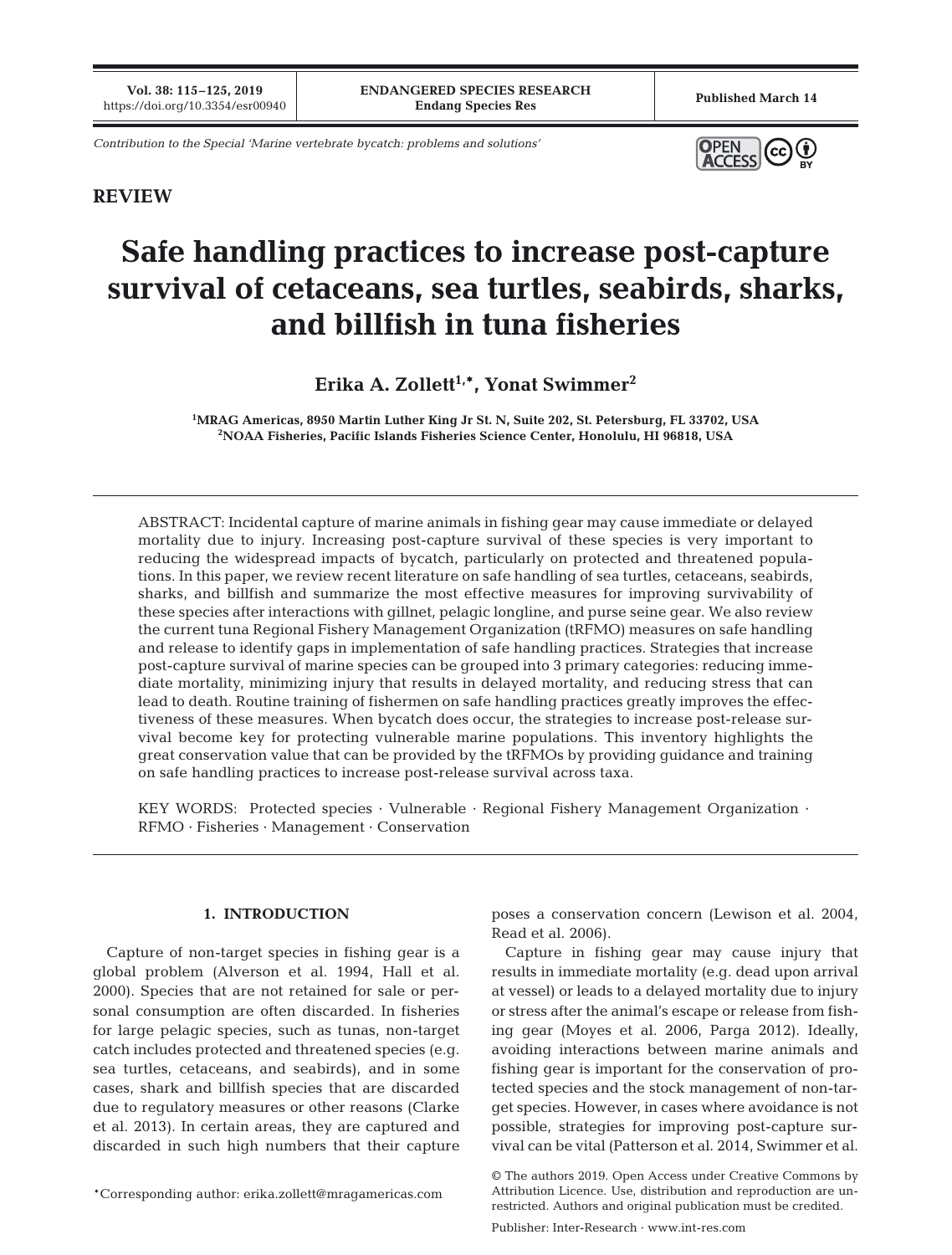2014). When interactions do occur, it is important to work carefully to remove gear when conditions and safety considerations allow, and to document the occurrence for later reporting to fisheries managers.

Identifying practices that allow for gear to be safely removed from marine animals can increase post-capture survival of bycaught animals and can enable fishery managers to create effective management measures (e.g. safe handling protocols or tool requirements on vessels) to improve the outcome of interactions (e.g. alive vs. dead). Improved management through identification and implementation of safe handling practices and protocols would allow tuna Regional Fishery Management Organizations (tRFMOs) to respond to recent mandates (e.g. FAO 1995, 1999a,b, 2011a,b, CBD 2010, Juan-Jordá et al. 2018) to improve governance of fisheries and conservation and management of fishery resources within their jurisdiction, including better management of fish and non-fish bycatch species (Gilman 2011, Gilman et al. 2007, 2014). RFMOs are international organizations, formed by countries with fishing interests in a particular area or ocean basin that oversee management of fisheries in that convention area. They have been integral in fisheries management of stocks that span or occur beyond national boundaries and of highly migratory stocks (Gilman et al. 2014). Due to the wide expanse of tRFMO fisheries and their ability to significantly impact non-targeted species, providing the best and most up-to-date information to address bycatch is critical to reduce mortality associated with incidental catch on a global scale.

To reduce post-capture mortality of bycaught species and to inform tRFMO management measures, we provide a summary of recent literature on safe handling of sea turtles, cetaceans, seabirds, sharks, and billfish after interactions with gillnet, pelagic longline, and purse seine gear, the predominant fishing gears for major tuna and tuna-like species that tRFMOs manage (Miyake et al. 2004). We also review measures in place by the 5 regional tRFMOs, and provide an inventory of those that require safe handling in their fisheries for the gears and taxa included in this study. This inventory helps identify where recommendations on safe handling have been applied or adopted in tuna fisheries management and where gaps remain.

#### **2. METHODS**

We conducted a comprehensive literature review and compiled information on safe handling and release practices across select taxa (cetaceans, sea turtles, seabirds, sharks, and billfish) from published and unpublished papers, including workshop and technical reports, journal articles, government reports, and government-issued educational materials. We defined safe handling and release practices as strategies that increase post-capture survival of marine species, such as proper handling, resuscitation, and prompt release of incidentally caught animals. We use the term post-release survival to differentiate survival after an animal has been released from fishing gear.

We summarize gear-specific information for each taxa, where available, for pelagic longlines, purse seines, and gillnets. We also reviewed measures in place by the following tRFMOs: International Commission for the Conservation of Atlantic Tunas (ICCAT), Inter-American Tropical Tuna Commission (IATTC), Western and Central Pacific Fisheries Commission (WCPFC), Indian Ocean Tuna Commission (IOTC), and Commission for the Conservation of Southern Bluefin Tuna (CCSBT). We consulted websites of the tRFMOs, and provide an inventory of tRFMOs and their measures that require safe handling for their fisheries for the gears and taxa included in this study. We used this inventory to highlight gaps in implementation of the safe handling measures identified through the primary literature review. We also included measures that require training in the safe handling release practices.

## **3. RESULTS**

Safe handling and other practices that increase post-capture survival varied by species and by gear type. Factors such as sea conditions and access of fishermen to training and appropriate tools also contributed to variable post-capture survival. However, we found certain general principles consistently throughout our review that can be applied to either all or multiple taxa (Table 1). Recommended practices varied by taxa, in some cases, due to size of animals or if animals require air to breathe. For all taxa and gear types, disentanglement decisions should be based on crew safety.

Other safe handling practices differed by gear and taxa; details are provided for each in the taxa-specific sections below. Taxa- and gear-specific safe handling and release practices were found for less than half of the gear and taxa combinations (Table 2). For the others, general principles apply (Table 2). Where taxa-specific handling practices have been identi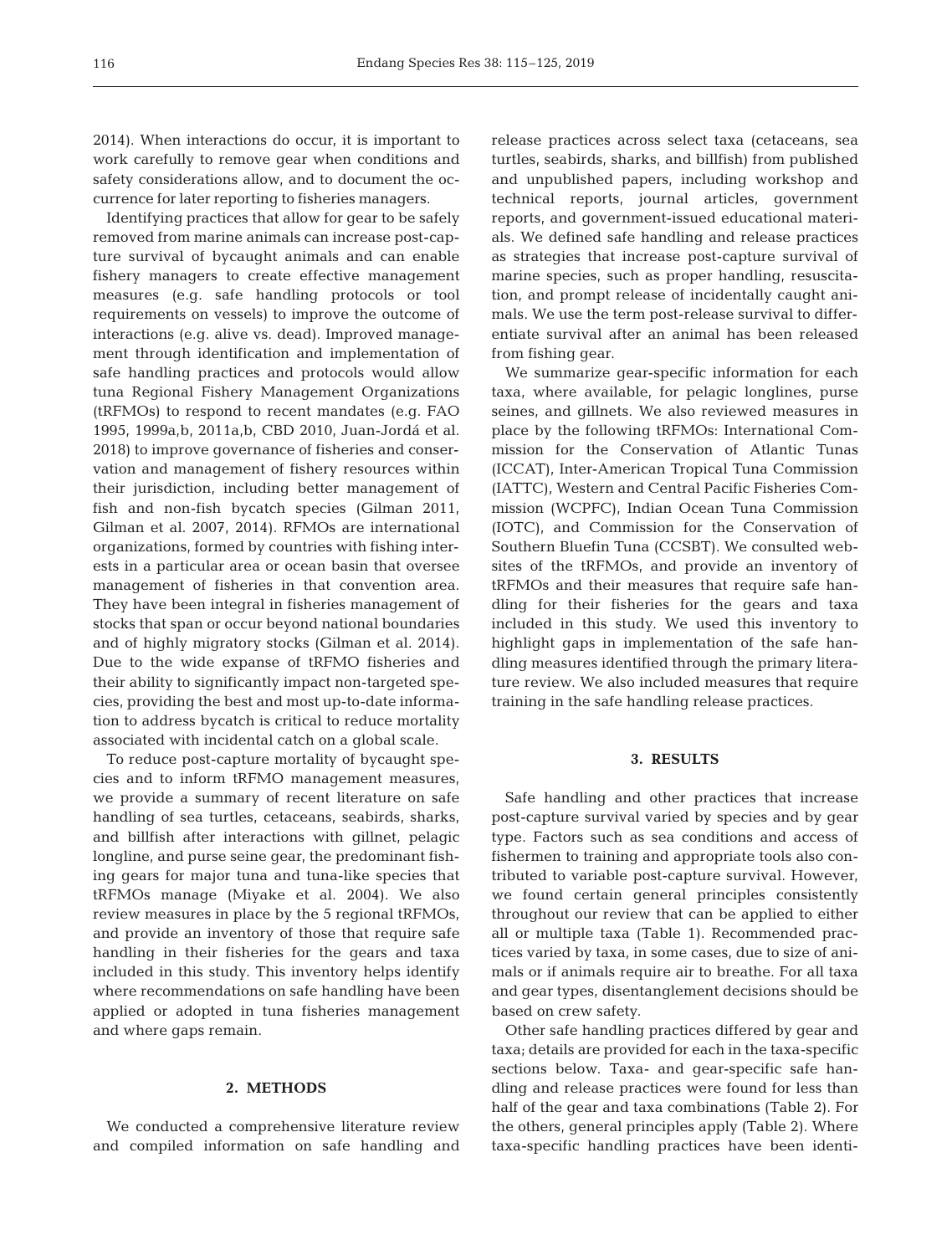Table 1. General principles for all or multiple taxa to increase post-capture survival of bycatch

## **All taxa**

The crew should scan the gear before and/or during hauling (depending on gear type) for bycaught animals. A sighted animal should be approached slowly, and once the animal is alongside the vessel, the engine(s) should be placed in neutral (NMFS SEFSC 2008).

Methods for disentangling or de-hooking should be based on the animal's condition, size, and hook and/or line location.

The crew should not use disentangling devices (e.g. tether, ninja sticks, or de-hooking devices) to control the animal (NOAA 2009).

The crew should remove as much gear as safely possible. For animals hooked on longline gear, de-hooking tools should be used when possible and when appropriate to remove hooks. For animals with deeply ingested (swallowed) hooks, or those where the insertion point of the barb is not visible, the hooks should not be removed from any species. For all species with deeply ingested hooks, the line should be cut as close as possible to the hook (NMFS SEFSC 2008, Parga 2012).

To reduce likelihood of recapture, animals should be released, when possible, away from fishing gear, when the engine is in neutral.

## **Multiple taxa**

For air-breathing species, including cetaceans, sea turtles, and seabirds, crew should attempt to ensure the animal can access the surface to breathe.

Use of circle hooks can lead to shallow hooking of sea turtles, sharks, and billfish, which can make hook removal easier and result in fewer severe injuries.

Small hard-shelled turtles (<1 m) and seabirds with attached fishing gear can be brought on board with a dipnet for gear removal when feasible. Other animals (e.g. cetaceans, large sea turtles, sharks, sawfish, and billfish) should have gear removed in the water with the animal brought gently alongside the vessel.

For animals that can be safely brought on board, the fishing crew should minimize tension and avoid pulling on gear that entangled or hooked on the animal while bringing it on board.

Other fishing vessels operating in the same area should be alerted to the presence of or interactions with cetaceans, sea turtles, or with certain shark species (NOAA 2009, 2017b) to reduce the likelihood of another interaction occurring.

General principles only Gear- and taxa-specific practices Gillnet + cetacean Longline + cetacean Gillnet + sea turtle Longline + sea turtle Gillnet + seabird Longline + seabird Gillnet + shark Longline + billfish Gillnet + billfish Purse seine + cetacean Purse seine + seabird Purse seine + sea turtle Purse seine + billfish Purse seine + shark Longline + shark

Table 2. Gear and taxa combinations with either general principles or specific safe handling and release practices

fied, they are included in the sections below. In general, no taxa had explicit safe handling and release practices characterized for gillnet gear. For longline gear, however, consulted resources included explicit practices for all taxa, with the exception of sharks.

Some of the safe handling practices included in this paper are suggested or required by the tRF-MOs. Table 3 provides an inventory of the relevant and adopted tRFMO safe handling practices by taxa, and notes to which gear type the practices

apply, where relevant. Only sharks and sea turtles have measures indicating safe handling and release across all 5 tRFMOs. In some instances, such as for sea turtles, the safe handling measures are detailed and accompanied by manuals or specific how-to guidance. In other cases, the measure just references the need for safe handling and/or release of the specific taxa but does not give explicit guidance (e.g. billfish). Very few of the measures specifically required training for the captain and crew; rather, they require the implementation of the FAO Guidelines to Reduce Sea Turtle Mortality in Fishing Operations (FAO 2009) or the International and/or National Plans of Action for Seabirds (e.g. FAO 1999a, NOAA 2001), which specifically state the need for training of captain and crew.

## **3.1. Cetaceans**

In general, we found relatively few robust studies to guide safe release practices for cetaceans. In gillnet gear, bycaught cetaceans often experience high mortality, since they cannot reach the surface to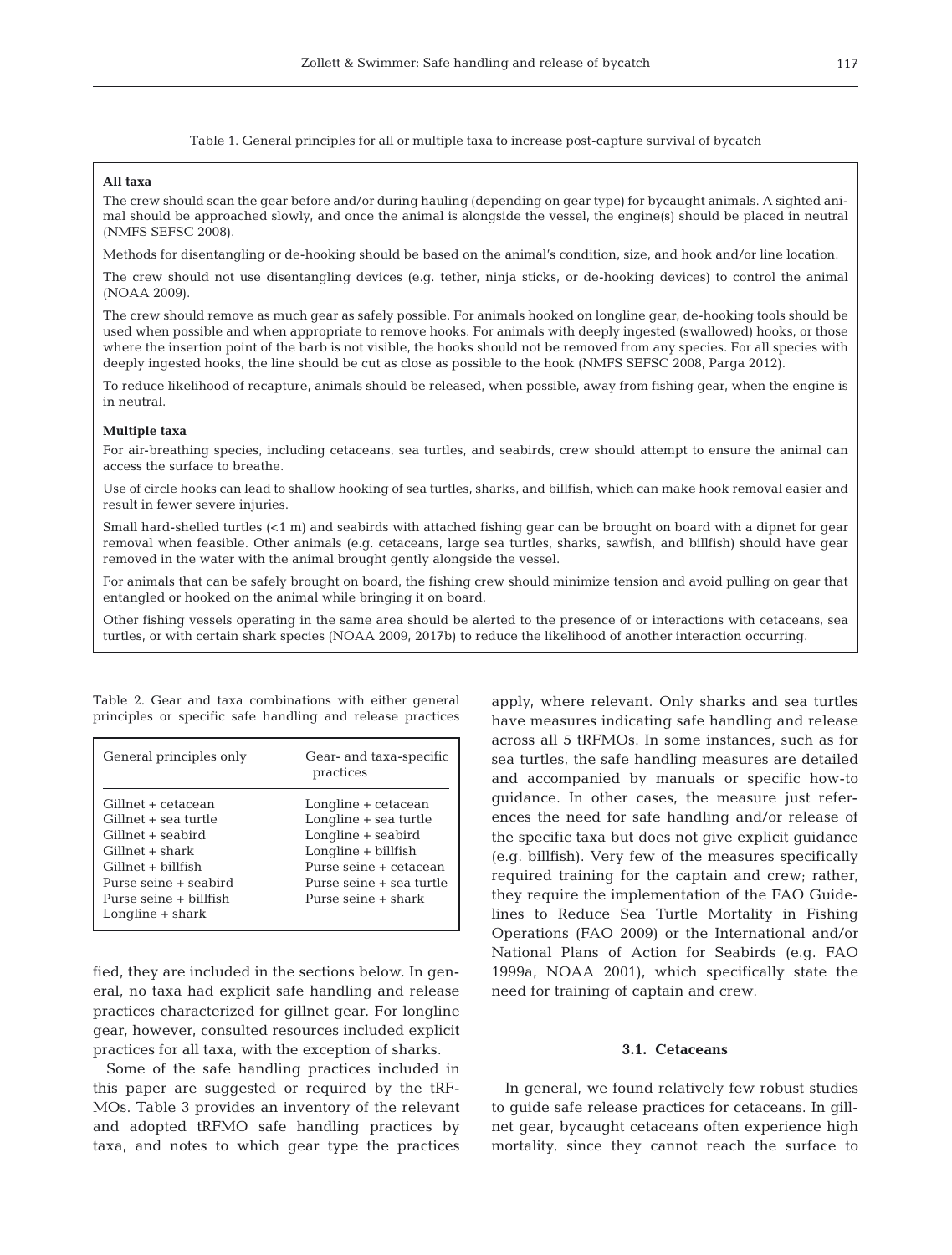Table 3. Tuna Regional Fishery Management Organizations (tRFMO) safe handling and release practices by organization and taxa. ICCAT: International Commission for the Conservation of Atlantic Tunas; IATTC: Inter-American Tropical Tuna Commission; WCPFC: Western and Central Pacific Fisheries Commission; IOTC: Indian Ocean Tuna Commission; CCSBT: Commission for the Conservation of Southern Bluefin Tuna; Rec: Recommendation; Res: Resolution; CMM: Conservation and management measure

| Safe handling and<br>release | <b>ICCAT</b>                                             | <b>IATTC</b>                                                          | <b>WCPFC</b>                                                                                        | <b>IOTC</b>                                      | <b>CCSBT</b>                     |
|------------------------------|----------------------------------------------------------|-----------------------------------------------------------------------|-----------------------------------------------------------------------------------------------------|--------------------------------------------------|----------------------------------|
| requirements                 |                                                          |                                                                       |                                                                                                     |                                                  |                                  |
| Sea turtle                   | Rec 10-09<br>(longline and<br>purse seine)               | Res-C-O7-03<br>(longline and<br>purse seine)                          | CMM-2008-03<br>(longline and<br>purse seine)                                                        | Res 12/04<br>(longline and<br>purse seine)       | Rec-11-10<br>(longline)<br>only) |
|                              | Rec 13-11<br>(longline and<br>purse seine)               | Res C-04-05<br>(longline and<br>purse seine)                          |                                                                                                     |                                                  |                                  |
|                              | Res 05-08<br>(longline only)                             | Res C-04-07<br>(longline and<br>purse seine)                          |                                                                                                     |                                                  |                                  |
|                              |                                                          | Res C-16-01<br>(purse seine only)                                     |                                                                                                     |                                                  |                                  |
| Seabird                      |                                                          | Res C-11-02<br>(longline only)                                        | CMM 2015-03<br>(longline only)                                                                      |                                                  | Rec-11-10<br>(longline only)     |
| Cetacean                     |                                                          |                                                                       | CMM-2011-03<br>(purse seine only)                                                                   | Res 13/04<br>(purse seine only)                  |                                  |
| Billfish                     | Rec 15-05<br>(marlins)                                   |                                                                       |                                                                                                     | Res 15/05<br>(marlins)                           |                                  |
| Shark                        | Rec 04-10                                                | Res C-16-06<br>(silky sharks)<br>Carcharhinus<br><i>falciformis</i> ) | CMM-2011-04<br>(oceanic whitetip<br>sharks Carcharhinus<br>longimanus; longline<br>and purse seine) | Res 12/09<br>(thresher sharks)                   | Rec-11-10<br>(longline only)     |
|                              | Rec 09-07<br>(thresher sharks)<br>Alopias spp.)          | Res C-16-04                                                           | CMM-2010-07                                                                                         | Res 13/06                                        |                                  |
|                              | Rec 10-06<br>(shortfin mako sharks<br>Isurus oxyrinchus) | Res-C-16-01<br>(purse seine only)                                     | CMM-2013-08<br>(silky sharks;<br>longline only)                                                     | Res 17/05                                        |                                  |
|                              | Rec 10-07<br>(oceanic whitetip<br>sharks)                | Res C-04-05                                                           | CMM-2012-04<br>(whale sharks<br>Rhincodon typus;<br>purse seine only)                               | Res 13-05<br>(whale sharks;<br>purse seine only) |                                  |
|                              | Rec 10-08<br>(hammerhead sharks<br>Sphyrna spp.)         | Res C-05-03                                                           |                                                                                                     |                                                  |                                  |
|                              | Rec 11-08<br>(silky sharks)                              | Res C-11-10<br>(oceanic whitetip<br>sharks)                           |                                                                                                     |                                                  |                                  |
|                              | Rec 15-06<br>(porbeagle sharks)<br>Lamna nasus)          | Res C-15-04<br>(mobulid rays)                                         |                                                                                                     |                                                  |                                  |
|                              | Rec 16-12<br>(Atlantic blue sharks<br>Prionace glauca)   | Res C-16-05                                                           |                                                                                                     |                                                  |                                  |
|                              | Rec 16-13                                                |                                                                       |                                                                                                     |                                                  |                                  |
|                              | Res 03-10                                                |                                                                       |                                                                                                     |                                                  |                                  |
|                              | Res 05-08<br>(longline only)                             |                                                                       |                                                                                                     |                                                  |                                  |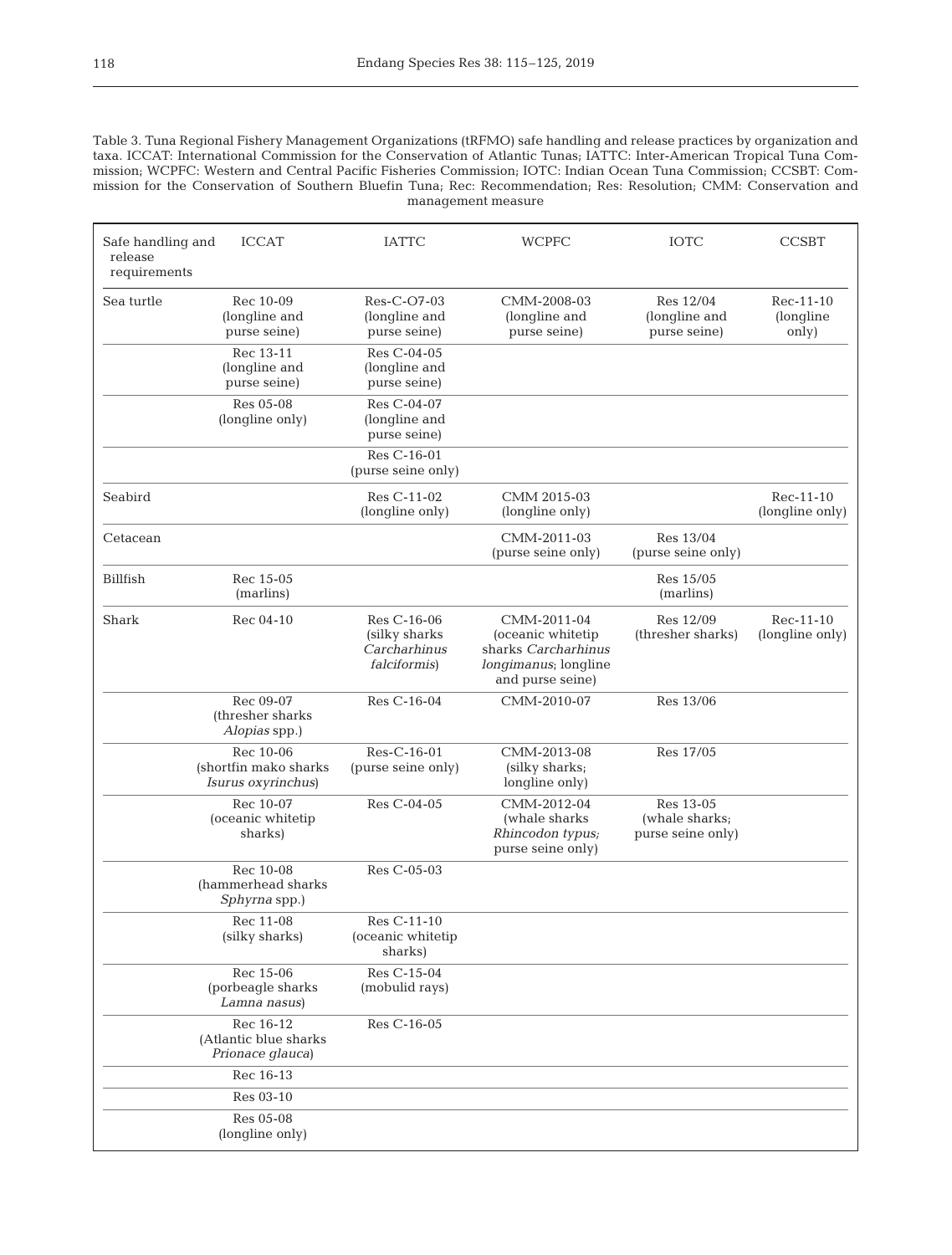breathe. As a result, we found little focus on safe handling of cetaceans caught in gillnet gear; however, if an animal is encountered alive, the general principles described above and for other gear types apply.

For longline gear, practices to increase post-capture survivability of the cetaceans vary by animal size. For small entangled or hooked cetaceans (odontocetes or toothed whales, excluding sperm whales *Physeter macrocephalus* and killer whales *Orcinus orca)*, recommended measures were consistent with the general principles of removing gear wrapped around the animals with identified gear removal equipment (e.g. gaff and longline cutter) and removing hook barbs or straightening the hook (e.g. with long-handled bolt cutters or other de-hooking devices) when safe to do so (NOAA 2009). Large whale (mysticetes or baleen whales, killer whales, and sperm whales) entanglements in longline gear were identified as being more difficult to address and required assistance of disentanglement trained experts, when available (NMFS SEFSC 2008). Consistent with the general principles, safe handling guidelines recommended removing as much gear as possible, particularly if it could impede movement or feeding, and cutting as close to the animal as can be done safely (NMFS SEFSC 2008). For line that had been embedded into the animal long enough for the wound to begin to heal over the gear, guidelines recommend that the lines should be cut as short as possible on either side of the animal, and the embedded line should be left alone (NMFS SEFSC 2008).

For cetaceans caught in purse seine gear, fishermen should avoid encircling animals. However, in circumstances where cetaceans become unintentionally captured during purse seine operations, safe handling and release procedures have been identified beyond the general principles and specific to these interactions in order to increase the likelihood of survival.

Cetacean bycatch in a tuna purse seine fishery is best documented in the Eastern Pacific Ocean (EPO), largely due to IATTC regulations. A number of required procedures have been identified by the Agreement on the International Dolphin Conservation Program (AIDCP), which is a legally binding multilateral agreement for the EPO. The AIDCP requires vessels with a carrying capacity of more than 363 metric tons (400 short tons) operating in the Agreement Area to follow certain guidelines on safe handling and release, including performing a backdown procedure when dolphins are captured until all live dolphins are released, completing the backdown

at least 30 min prior to sunset, deploying crew to aid in dolphin release, and properly using and testing net alignment of the dolphin safety panel (also known as Medina panel) during the backdown procedure (adapted from AIDCP 2009). Additional actions are prohibited, including night sets, brailing or sacking-up live dolphins, using explosive devices during fishing operations, and setting on dolphins if a vessel does not have a dolphin mortality limit (DML). For vessels with a DML, fishing must stop when it has been reached. The AIDCP specifies that the crew should not be placed in unsafe conditions to meet these requirements.

## **3.2. Sea turtles**

Instructions differ for handling bycaught sea turtles depending upon whether they are brought on board the fishing vessel (dependent upon turtle's size) and the type of injury. Safe handling and release practices recommend that only smaller turtles (<~1 m in length) should be brought on board, with the use of a dipnet, when conditions and availability of equipment permit (Parga 2012). For larger turtles or in conditions where an animal cannot be safely boarded, gear should be removed while an animal is in the water (e.g. with use of a line cutter).

Other identified practices focused on the importance of reducing stress for sea turtles, particularly for those that are brought on deck and may be agitated. Recommended measures included keeping a turtle moist by covering its head with a wet towel or by periodically spraying it with water and by keeping it out of the sun (Poisson et al. 2012). These measures can keep a turtle calm and prevent it from overheating. Other measures relate to positioning to avoid injury, including placing a turtle in a right side up position (i.e. not on their carapace) when possible, raising its back flippers 20 cm off the deck, and positioning it on a support device (e.g. a car tire) to safely isolate and immobilize the animal (Poisson et al. 2012). Sea turtles should never be placed upside down as they cannot breathe in this position. Also, to improve a turtle's chance of recovery after gear is removed, the turtle should be released in waters of a similar temperature to where it was captured. A coldstunned animal or one that was caught in waters too cold for its survival would need to be released in warmer waters.

Other identified measures that minimize injury and increase post-capture survival include gently releasing turtles from the lowest point on the vessel. A tur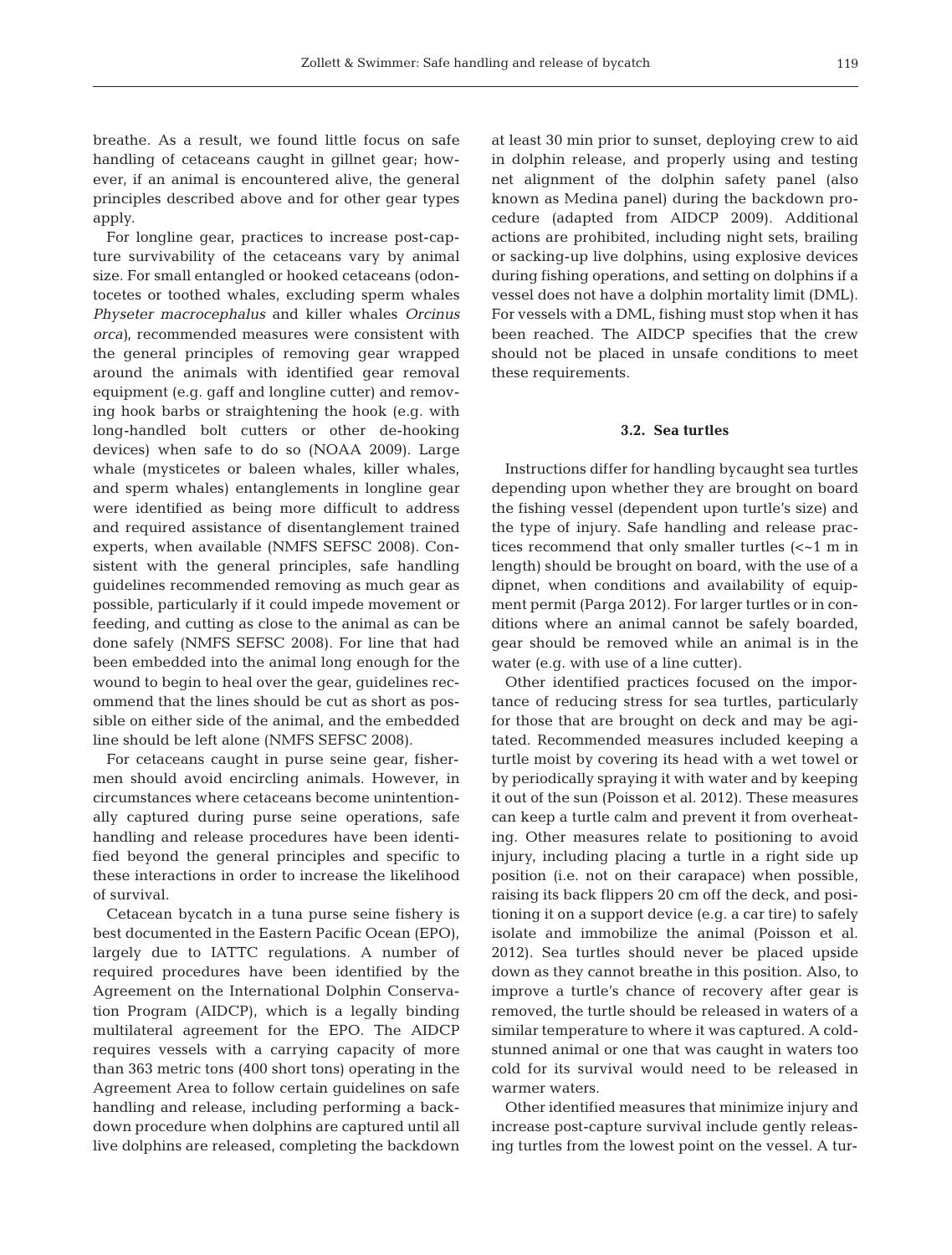tle should be given as long as possible, or at least 24 h, to show signs of life after being on deck, before being considered dead. Ideally, the turtle should show signs of decomposition or rigor mortis before attempts at survival are discontinued. The general principles can be applied to turtles for removing gear, including the use of line cutters to remove nets or lines from a turtle. If necessary, long-handled line cutters can be used to cut gear off turtles that remain in the water (NMFS SEFSC 2008, Parga 2012). For hook removal of small turtles brought on board a boat, longline hooks should only be removed if it is possible to see the point of the hook (Parga 2012). A de-hooker can be used for hooks where the insertion point is visible either through the jaw or mouth, while other gear removal devices (e.g. bolt cutters or pliers) can be useful for hooks in other body parts, such as a flipper. For turtles in the water, when the seas are calm and the hook is visible from afar, a lightly embedded hook (e.g. in a flipper) can be removed; however, if the crew is uncertain about removing the hook, it should not be removed, and line should be cut as close to the eye of the hook as possible (Parga 2012). The recommended measures reduce the likelihood of injury that could lead to mortality. Attempts to remove swallowed hooks could cause damage and are not recommended.

A sea turtle drowning in purse seine gear is rare but occurs if an animal is entangled for a prolonged period of time and/or is unable to reach the surface to breathe. It is possible that a turtle lifted out of the water while entangled can fall and be injured or could be killed by passing through the power block. More often, a turtle found alive in purse seine gear can be gently released over the side of a vessel (FAO 2009). Efforts to minimize stress and injury should be taken to decrease potential for delayed mortality. Such measures have been identified in the FAO Guidelines to Reduce Sea Turtle Mortality in Fishing Operations for purse seine fisheries and include: (1) avoid encirclement of sea turtles to the extent practical; (2) if encircled or entangled, take all possible measures to safely release sea turtles; (3) for fish aggregating devices (FADs) that may entangle sea turtles, take necessary measures to monitor FADs and release entangled sea turtles, and recover these FADs when not in use; (4) conduct research and development of modified FADs to reduce and eliminate entanglement; and (5) implement successful methodologies developed as a result of (4).

The following specific measures are recommended in cases when a sea turtle is caught (FAO 2009): (1) whenever a sea turtle is sighted in the purse seine, all reasonable efforts should be made to rescue the turtle before it becomes entangled in the net, including, if necessary, the deployment of a speedboat; (2) If a turtle is entangled in the net, hauling should stop as soon as the turtle comes out of the water and should not start again until the turtle has been disentangled and released; and (3) if a turtle is brought aboard the vessel, all appropriate efforts to assist in the recovery of the turtle should be made before returning it to the water.

## **3.3. Seabirds**

Seabirds are particularly vulnerable to mortality after an interaction with fishing gear due to a number of physiological and anatomical factors. Safe handling guidelines for seabirds have been developed for longline gear by several institutions, including the American Bird Conservancy, International Bird Rescue Research Center (IBRRC), and the National Audubon Society; however, the same principles can be applied to other gear types (Elliott & Gilman 2002). Many of these fact sheets and practical information on seabird mitigation measures are contained in the Agreement on the Conservation of Albatrosses and Petrels (ACAP) bycatch mitigation fact sheets.**<sup>1</sup>**

Similar to sea turtles, much of the reviewed research recommended handling practices to keep the seabirds safe while on board a vessel and while gear is being removed from an entangled or hooked animals. Specific guidelines provide recommendations for how to hold a bycaught seabird to protect their soft necks and delicate wings, to keep them calm, and to ensure they can breathe (see Elliott & Gilman 2002). A bird that is lightly hooked in the beak, wing, or foot, or has a hook visibly sticking out of its body can have the hook removed with bolt cutters. When this is not feasible, similar to other taxa, the line should be cut close to the hook.

If possible, birds that are injured (e.g. wounds or broken bones) or with swallowed hooks should be brought ashore for treatment. When this is not feasible, the bird's likelihood of survival is improved if it is given a quiet, dry, and shaded area to recover, while being checked on regularly (Elliott & Gilman 2002). The bird can be lowered and released once it is dry and energetic, holds its head erect, and stands with its wings in a normal, folded position (Elliott & Gilman 2002).

**<sup>1</sup>** https://www.acap.aq/en/bycatch-mitigation/bycatchmitigation-fact-sheets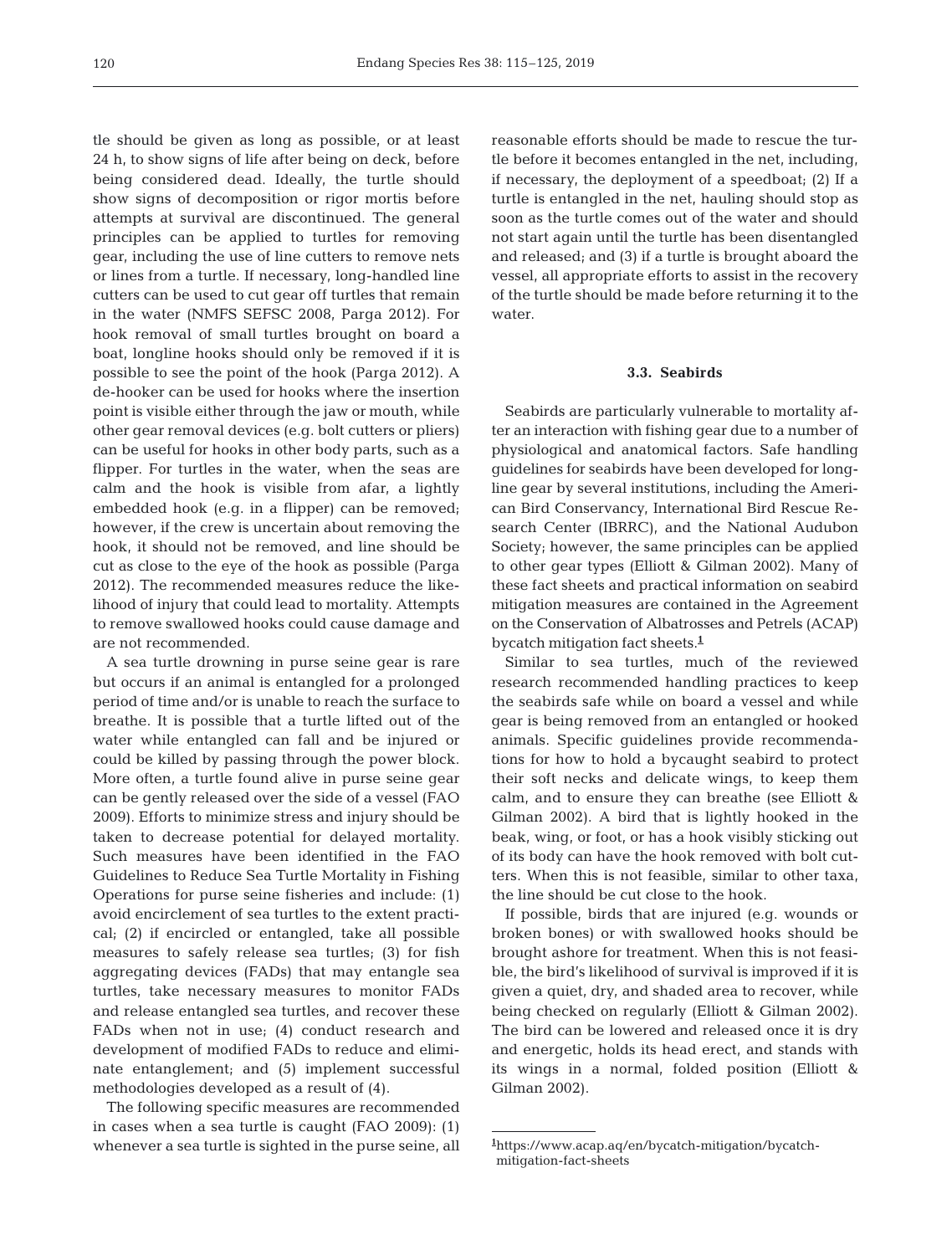# **3.4. Sharks**

Mortality rates of captured sharks are highly variable and related to species-specific physiological sensitivities and to handling practices (Skomal 2007, Gallagher et al. 2014b, Hutchinson et al. 2015). Ideally, sharks should remain in the water to improve post-capture survival as they are physiologically vulnerable and stressed once out of the water (AFMA 2014, Poisson et al. 2014). Research indicates that proper handling and quick release improve a shark's chance of survival once released from fishing gear. Reducing fight time and soak time has also been linked with less stress and lower mortality of some shark species (Heberer et al. 2010, Gallagher et al. 2014b). Using heavier tackle can reduce fight time and thus reduce how stressed the animal becomes.

Given that human safety is a primary concern, sharks should always be left in the water. If a shark is incidentally landed, the length of time it spends out of the water should be minimized to reduce potential injury and stress (Patterson et al. 2014, Fowler 2016). Safe handling guidelines indicate that a shark should never be lifted by its tail or head, carried or dragged by the gill slits, exposed to the sun or to physical trauma (e.g. throwing or pushing), or squeezed around the belly as this can damage internal organs. Instead, a shark can be guided alongside a vessel while gear is removed. For longline gear, hooks should only be removed if this can be done safely for fishermen and shark. De-hooking devices are considered by some fishermen to be impractical and/or potentially dangerous for use with sharks (Gilman et al. 2008). Consistent with the general principles, if a hook cannot be removed safely, the line should be cut as close to it as safely possible.

Sharks that are caught in purse seine nets or gillnets may appear healthy when released, but depending on species, there can be relatively high post-capture mortality due to injury from fishing gear or handling practices (Poisson et al. 2012). Previous studies indicate that sharks that have been encircled by purse seine nets are more likely to survive if they can be released from the net before being brailed on board the vessel (Fowler 2016). A quick release to sea using careful methods, such as cutting nets during hauling if a shark is spotted, will ensure higher rates of post-release survival (Poisson et al. 2012, Fowler 2016). Specific protocols were developed for purse seine nets but can apply to other fishing gear, including gillnets, for which specific guidelines have not been developed (see Poisson et al. 2012, 2014, IATTC 2016, Restrepo et al. 2016).

Whale sharks, due to their size and physiological sensitivity, require additional care. A number of additional actions have been identified to avoid injury to sensitive whale sharks, including pulling sharks by a loop hooked around the animal's gills or holes bored into a fin, gaffing an animal, leaving towing ropes attached, brailing sharks >2 m, or brailing whale sharks on board (WCPFC 2015). Non-lethal techniques for releasing whale sharks have been developed by experienced skippers, including cutting the net in front of a shark to release it or taking steps to roll the shark out of the net (Poisson et al. 2012, Fowler 2016, Lopez et al. 2017). For all sharks, to allow time for recovery from a stressful interaction, fishermen can slowly tow them in the water while ensuring that their head is still in the water (NOAA 2017a). Sharks will start to swim more actively once they have had a chance to recover.

## **3.5. Billfish**

Billfishes (sailfishes and marlins) are a diverse group; however, safe handling practices remain consistent for most species and are consistent with the general principles outlined throughout this paper. Caught billfish should not be removed from the water, even for a picture, and efforts should be made to cut the line (e.g. using long-handled line cutters and dehooking devices). Animals should be released as soon as possible, and hooks removed if feasible (Prince et al. 2002). Use of circle hooks increases the chances of hooking the fish in the jaw or corner of the mouth, which makes hook removal easier.

Research has shown that when a fish is too weak to swim away from a vessel, mortality is likely to occur unless the fish is allowed time to recover. Fishermen can enable recovery by bringing the fish alongside the vessel and allowing water to pass over its gills (see Prince et al. 2002).

## **4. DISCUSSION**

## **4.1. Review of safe handling practices**

Increasing post-capture survival of marine animals incidentally caught in fishing gear is very important to reduce the widespread impacts of bycatch on marine populations. In this paper, we summarize the general safe handling and release principles as well as gear- and taxa-specific recommendations, based on best available science and outreach materials.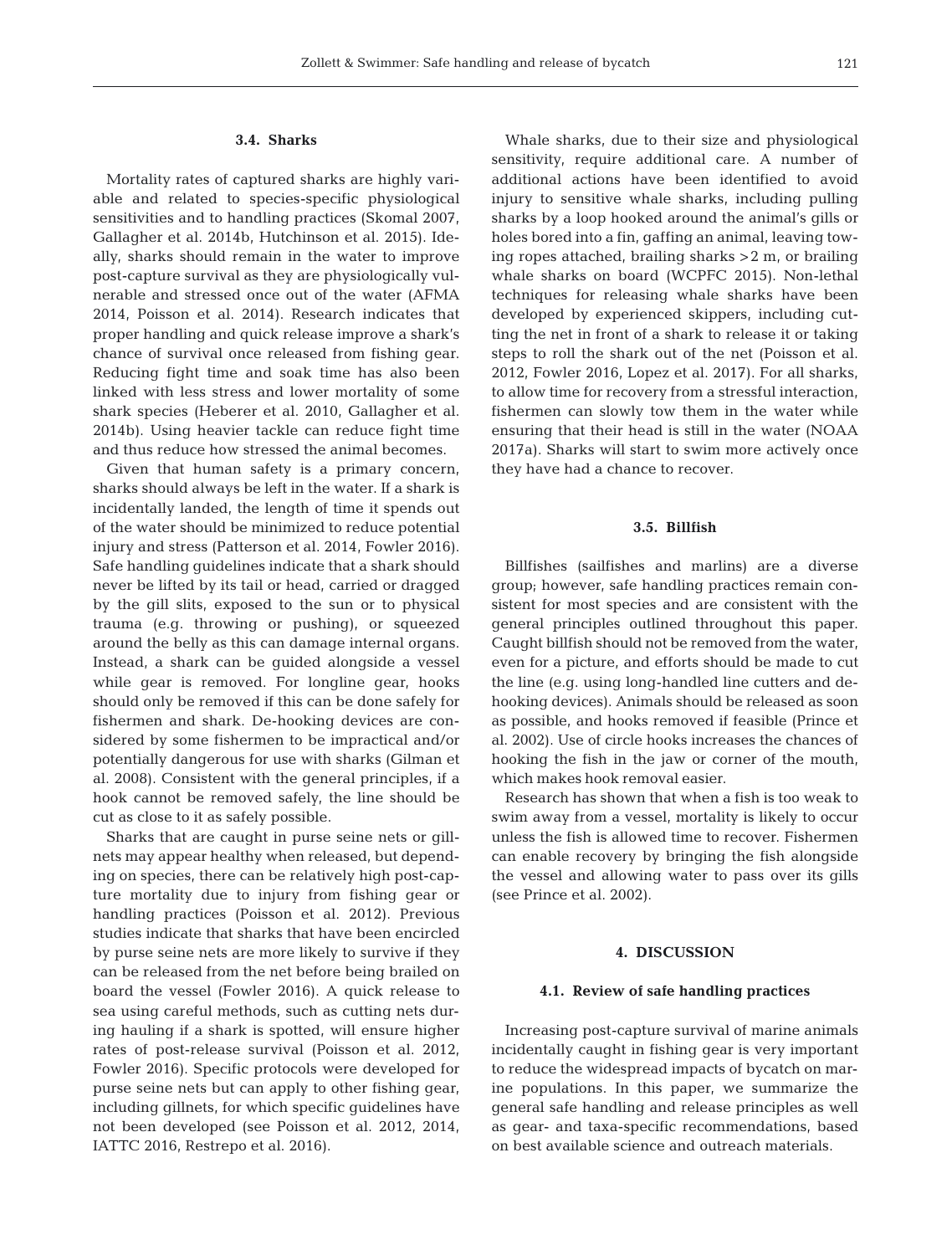As a disclaimer, this paper does not seek to cover all gear- and taxa-specific requirements of fishery regulations in different regions of the United States. Furthermore, in some cases, US regulations may require methods that differ from those recommended here. In such cases, this paper does not intend to imply that the requirements of US regulations in those specific circumstances are not the best available practice. Instead, the paper intends to identify safe handling and release practices that can increase post-capture survival of bycaught species in tRFMO fisheries in an attempt to reduce mortality in these fisheries through improved management measures where gaps currently exist, and these identified practices may differ from US regulations.

The reviewed safe handling practices fall into 3 primary categories: reducing stress that can lead to death, minimizing injury that results in death, and reducing immediate mortality. The practices should be taken into consideration by fishermen and fishery managers when determining the best measures for reducing bycatch mortality in fisheries.

#### 4.1.1. Reducing stress

Safe handling and release practices described throughout this paper differ slightly by taxa; however, the importance of reducing physiological stress is consistent across taxa. For the purposes of this review, stress is considered the physiological alterations in an animal, aside from physical injury or trauma, which occur as a consequence of interactions with fishing gear. Some practices to reduce stress in bycaught animals are consistent across taxa (e.g. minimizing time in gear, reducing fight time or struggle, and gentle handling), while others may vary by taxa (e.g. maintaining preferred temperature, covering an animal's head, using proper positioning, and keeping them moist [or dry for seabirds]).

For certain taxa, such as sharks and billfish, 'fight time' on fishing gear has been demonstrated to influence the degree of physiological disturbance. Increased fight time has been linked to increased stress and post-release mortality of bycaught animals (Heberer et al. 2010, Schlenker et al. 2016). Animals that fight capture and release efforts may also be more likely to become further entangled in fishing gear or to become further injured from the gear that is hooking or entangling them, thereby reducing their probability of post-release survival. This should be minimized for all species.

## 4.1.2. Minimizing injury

Using a variety of techniques, injury to bycaught animals can be minimized through use of proper and gentle safe handling techniques, such as leaving animals in the water when possible, using long-handled line cutters and de-hooking devices, avoiding use of sharp or pointed objects when removing gear, removing as much line and net as possible, and leaving deeply ingested hooks in an animal. Removing a deep hook from an animal is more likely to be lethal than removal from externally or mouth-hooked animals (Parga et al. 2015). Removing a deep hook is also more likely to injure or kill an animal than leaving an ingested hook in an animal.

#### 4.1.3. Reducing immediate mortality

Our findings indicate that many factors influence an animal's likelihood of surviving an interaction with fishing gear, including operational and environmental factors associated with a fishing operation. For instance, the depth and duration of gear soak is directly related to the probability of survival for many species, most critically for air-breathing marine animals such as sea turtles, seabirds, and cetaceans, given their potential to drown. Since many animals die in gillnet gear before retrieval, few safe handling and release guidelines have been identified for this gear type. For sharks, mortality may be directly related to water temperature (Diaz & Serafy 2005, Campana et al. 2009, 2016, Braccini et al. 2012, Gallagher et al. 2014a,b), given the role of temperature in numerous physiological processes. Operational changes such as minimizing soak time or monitoring fishing gear to reduce the time caught animals are entrapped in or on gear below the surface can also increase the proportion of caught animals that survive gear interactions (Gearhart 2003, Watson et al. 2005, Gilman et al. 2010, Gallagher et al. 2014b).

# **4.2. Gap analysis and implementation of safe handling practices**

Because post-capture survival rates of bycaught species largely depend on the ability of the crew to appropriately apply safe handling techniques, it is important that fishermen receive training on a regular basis. As noted above, very few of the tRFMO measures on bycatch reduction specifically require regular training, thus limiting the effectiveness of these measures.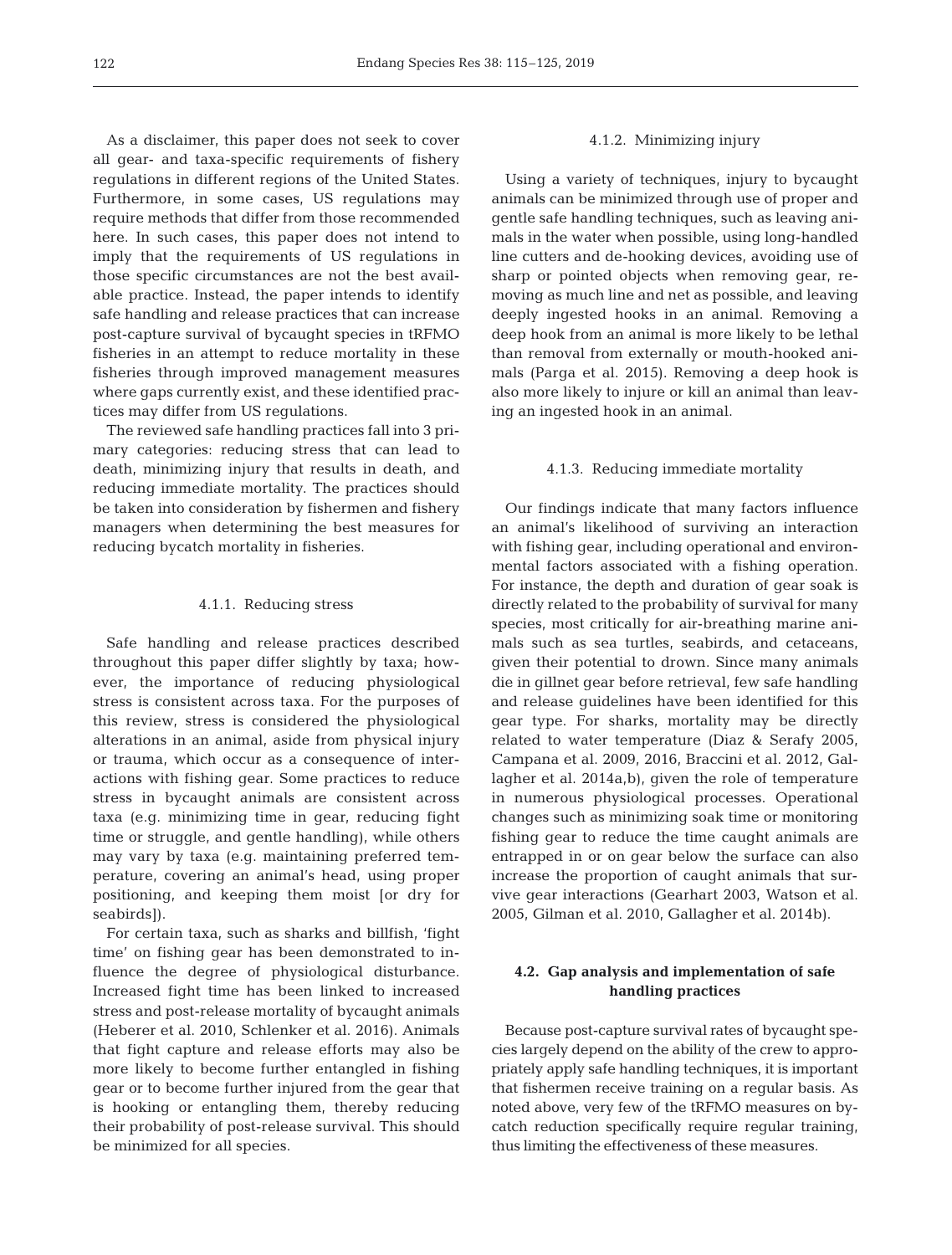Given that the effectiveness of safe handling is dependent on training, this omission is a significant weakness in the bycatch mitigation strategies of many tRFMOs. Thus, national government requirements for crew and captain training in safe handling and release techniques are very important. Where those requirements do not exist, skipper workshops held by non-governmental organizations, such the International Seafood Sustainability Foundation, are important to fill this gap. Training should be conducted on a semi-annual basis to accommodate incorporation of new information and techniques. Without regular training, the success of safe handling and release measures to re duce the likelihood of post-interaction morality likely decreases.

In a review of RFMO implementation of ecosystembased fisheries management, Juan-Jordá et al. (2018) found that RFMOs have made only moderate progress in assessing and addressing the impacts of tuna fisheries on bycaught species, with improvement greatly encouraged. Currently, no tRFMO provides safe handling requirements or suggestions for any of the taxa reviewed (Table 2). While the preferred technique for addressing bycatch is to avoid the interaction in the first place, it can be difficult to avoid bycatch completely. When bycatch does occur, the strategies to increase post-release survival become key for protecting vulnerable species. This inventory of tRFMO requirements and suggestions highlights a need by the tRFMOs to provide guidance and training on safe handling practices to increase post-release survival.

The present paper also identifies areas where safe handling practices have yet to be identified, likely due to the nature of the interactions and threat of mortality before hauling occurs. In some cases, only the general principles can be applied to safe handling and release of certain taxa, whereas for others, taxa-specific practices may be identified for a certain gear type and may be applicable overall or in part to other gear types (Table 2). Regular reviews of the effectiveness of the existing techniques should be conducted. While these techniques have been developed by researchers and fishermen, the degree to which they have been assessed for effectiveness is unclear. Additionally, the degree to which they are used by fishermen should be regularly considered. Fishermen should be consulted to identify feasible solutions and encourage their wider use. Safe handling and release techniques are only effective if they are used correctly and routinely by fishermen.

*Acknowledgements*. Critical reviews by and input from Alexis Gutierrez, Bob Trumble, Kristy Long, Nina Young, Mi Ae Kim, Rachel O'Malley, Guillermo Diaz, Karyl Brewster-Geisz, Cheri McCarty, Christofer Boggs, Jill Coyle, and Keith Bigelow have greatly improved the manuscript. Funding for this project was provided by NOAA Fisheries Office of International Affairs and Seafood Inspection.

## LITERATURE CITED

- [AIDCP \(Agreement on the International Dolphin Conserva](www.westcoast.fisheries.noaa.gov/publications/fishery_management/iattc_info/aidcp-amended-oct-2009.pdf)tion Program) (2009) AIDCP amendment 2009, preamble. www.westcoast.fisheries.noaa.gov/publications/fishery\_ management/iattc\_info/aidcp-amended-oct-2009.pdf
	- Alverson DL, Freeberg M, Pope JG, Murawski SA (1994) A global assessment of fisheries bycatch and discards. FAO Fish Tech Pap No. 339. FAO, Rome
	- AFMA (Australian Fisheries Management Authority) (2014) Shark and ray handling practices: a guide for commercial fishers in southern Australia. Commonwealth of Australia, Canberra
- [Braccini M, Rijn JV, Frick L \(2012\) High post-capture sur](https://doi.org/10.1371/journal.pone.0032547)vival for sharks, rays and chimaeras discarded in the main shark fishery of Australia? PLOS ONE 7:e32547
- [Campana SE, Joyce W, Manning MJ \(2009\) Bycatch and](https://doi.org/10.3354/meps08109) discard mortality in commercially caught blue sharks *Prionace glauca* assessed using archival satellite pop-up tags. Mar Ecol Prog Ser 387:241-253
- [Campana SE, Joyce W, Fowler M, Showell M \(2016\) Dis](https://doi.org/10.1093/icesjms/fsv234)cards, hooking, and post-release mortality of porbeagle (*Lamna nasus*), shortfin mako (*Isurus oxyrinchus*), and blue shark (*Prionace glauca*) in the Canadian pelagic longline fishery. ICES J Mar Sci 73:520-528
- CBD (Convention on Biological Diversity) (2010) Strategic plan for biodiversity 2011−2020 and the Aichi biodiversity targets. COP 10 Annex to Decision X/2. Convention on Biological Diversity Secretariat, Montreal
- [Clarke SC, Harley SJ, Hoyle SD, Rice JS \(2013\) Population](https://doi.org/10.1111/j.1523-1739.2012.01943.x) trends in Pacific oceanic sharks and the utility of regulations on shark finning. Conserv Biol 27: 197−209
	- Diaz GA, Serafy JE (2005) Longline-caught blue shark (*Pri*onace glauca): factors affecting the numbers available for live release. Fish Bull 103: 720−724
- [Elliott L, Gilman E \(2002\) Safely releasing seabirds and](http://w.bird-rescue.org/pdfs/NAS%20English.pdf) avoiding bird capture. International Bird Rescue Re search Center (IBRRC) and the National Audubon Society. http://w.bird-rescue.org/pdfs/NAS%20English. pdf
	- FAO (1995) Code of conduct for responsible fisheries. Food and Agriculture Organization of the United Nations, Rome
	- FAO (1999a) International plan of action for reducing incidental catch of seabirds in longline fisheries. Food and Agriculture Organization of the United Nations, Rome
	- FAO (1999b) International plan of action for the conservation and management of sharks. Food and Agriculture Organization of the United Nations, Rome
	- FAO (2009) Guidelines to reduce sea turtle mortality in fishing operations. Food and Agriculture Organization of the United Nations Fisheries and Aquaculture Department, Rome
	- FAO (2011a) International guidelines on bycatch management and reduction of discards. Food and Agriculture Organization of the United Nations, Rome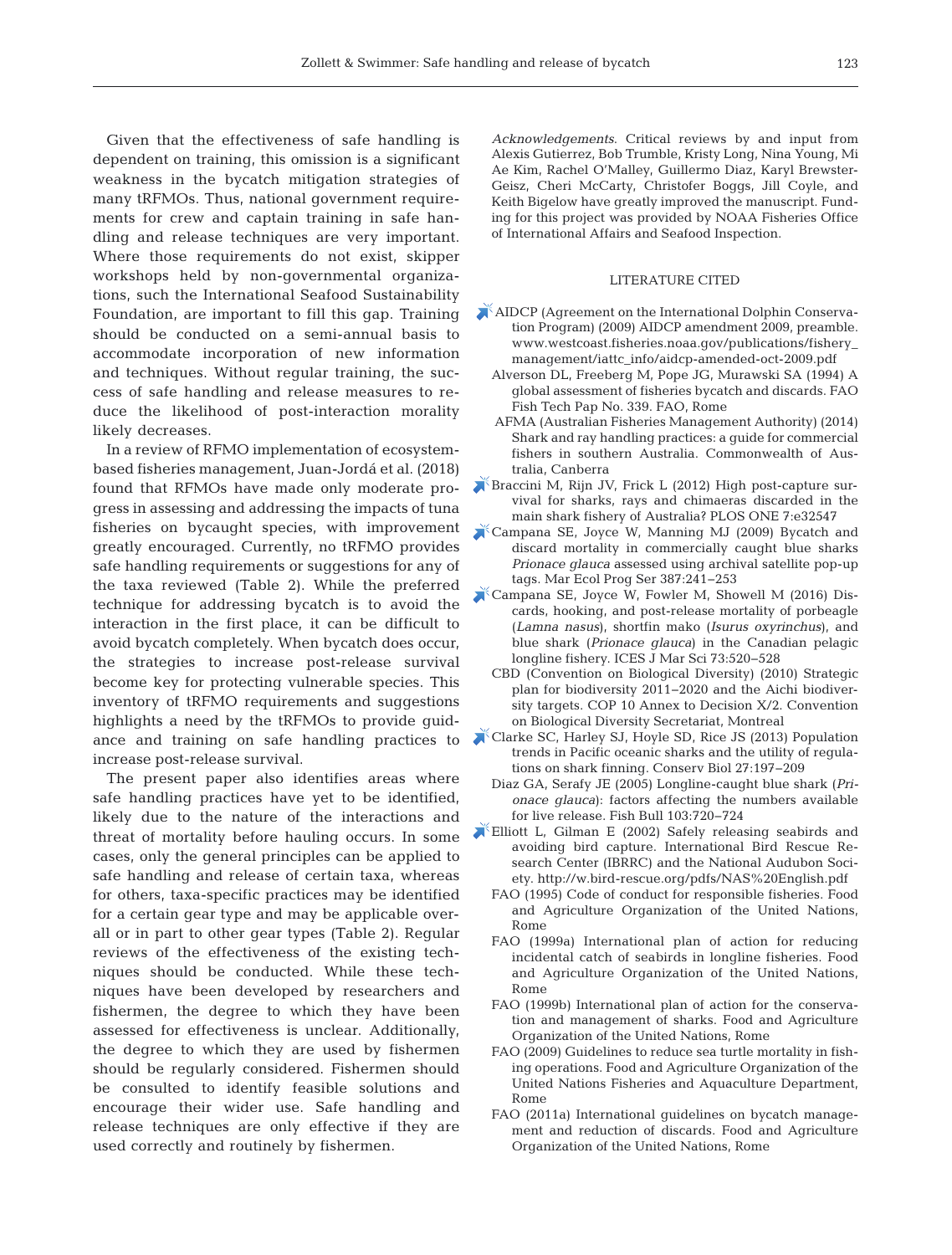- FAO (2011b) Regional fishery bodies summary description. International Baltic Sea Fishery Commission (IBSFC). Food and Agriculture Organization of the United Nations, Rome
- [Fowler SL \(2016\) Draft best practice mitigation guidelines](https://www.cms.int/sites/default/files/document/CMS_Sharks_CWG1_Doc_3_2.pdf) for sharks and rays taken in purse seine and long-line fisheries. Memorandum of understanding on the conservation of migratory sharks. First Workshop of the Conservation Working Group, 31 October−1 November 2016, Bristol. https://www.cms.int/sites/default/files/document/ CMS\_Sharks\_CWG1\_Doc\_3\_2.pdf
- [Gallagher AJ, Serafy JE, Cooke SJ, Hammerschlag N](https://doi.org/10.3354/meps10490) (2014a) Physiological stress response, reflex impairment, and survival of five sympatric shark species following experimental capture and release. Mar Ecol Prog Ser 496: 207−218
- [Gallagher AJ, Orbesen ES, Hammerschlag N, Serafy JE](https://doi.org/10.1016/j.gecco.2014.06.003) (2014b) Vulnerability of oceanic sharks as pelagic longline bycatch. Glob Ecol Conserv 1:50-59
	- Gearhart J (2003) Sea turtle bycatch monitoring of the 2002 fall flounder gillnet fishery of southeastern Pamlico Sound, North Carolina. North Carolina Department of Environment and Natural Resources, Division of Marine Fisheries, Morehead City, NC
- [Gilman E \(2011\) Bycatch governance and best practice miti](https://doi.org/10.1016/j.marpol.2011.01.021)gation technology in global tuna fisheries. Mar Policy 35: 590−609
	- Gilman E, Moth-Poulsen T, Bianchi G (2007) Review of measures taken by intergovernmental organizations to address sea turtle and seabird interactions in marine capture fisheries. FAO Fisheries Circular No. 1025. FAO, Rome
- [Gilman E, Clarke S, Brothers N, Alfaro-Shigueto J and oth](https://doi.org/10.1016/j.marpol.2007.05.001)ers (2008) Shark interactions in pelagic longline fisheries. Mar Policy 32:1–18
- [Gilman E, Gearhart J, Price B, Eckert S and others \(2010\)](https://doi.org/10.1111/j.1467-2979.2009.00342.x) Mitigating sea turtle by-catch in coastal passive net fisheries. Fish Fish 11:57-88
- [Gilman E, Passfield K, Nakamura K \(2014\) Performance of](https://doi.org/10.1111/faf.12021) regional fisheries management organizations: ecosystem-based governance of bycatch and discards. Fish Fish 15: 327−351
- [Hall MA, Alverson DL, Metuzals KI \(2000\) By-catch:prob](https://doi.org/10.1016/S0025-326X(00)00111-9)lems and solutions. Mar Pollut Bull 41: 204−219
- [Heberer C, Aalbers SA, Bernal D, Kohind S, DiFioree B,](https://doi.org/10.1016/j.fishres.2010.09.024) Sepulveda CA (2010) Insights into catch-and-release survivorship and stress-induced blood biochemistry of common thresher sharks (*Alopias vulpinus*) captured in the southern California recreational fishery. Fish Res 106: 495−500
- [Hutchinson M, Itano D, Muir J, Hollan K \(2015\) Post](https://doi.org/10.3354/meps11073)release survival of juvenile silky sharks captured in a tropical tuna purse seine fishery. Mar Ecol Prog Ser 521: 143−154
	- IATTC (Inter-American Tropical Tuna Commission) (2016) Resolution C-16-05. Resolution on the management of shark species. IATTC 90th meeting, 27 June−1 July 2016. https:// www. iattc. org/ PDFFiles/ Resolutions/ IATTC/ \_ English/ C-16-05-Active \_ Management % 20 of % 20 sharks %20 species.pdf
- [Juan-Jordá MJ Murua H, Arrizabalaga H, Dulvy NK,](https://doi.org/10.1111/faf.12256) Restrepo V (2018) Report card on ecosystem-based fisheries management in tuna regional fisheries management organizations. Fish Fish 19:321-339
- [Lewison R, Freeman S, Crowder L \(2004\) Quantifying the](https://doi.org/10.1111/j.1461-0248.2004.00573.x)

effects of fisheries on threatened species: the impact of pelagic longlines on loggerhead and leatherback sea turtles. Ecol Lett 7: 221−231

- [Lopez, J, N Goñi, I Arregi, J Ruiz, I Krug, H Murua, J Murua,](http://www.iotc.org/sites/default/files/documents/2017/04/IOTC-2017-WGFAD01-12.pdf) & J Santiago (2017) Taking another step forward: system of verification of the code of good practices in the Spanish tropical tuna purse seiner fleet operating in the Atlantic, Indian and Pacific Oceans. IOTC-2017-WGFAD01-12. www.iotc.org/sites/default/files/documents/2017/04/IOTC-2017-WGFAD01-12. pdf
	- Miyake MP, Miyabe N, Nakano H (2004) Historical trends of tuna catches in the world. FAO Fish Tech Pap No. 467. FAO, Rome
- [Moyes C, Fragoso N, Musyl M, Brill R \(2006\) Predicting](https://doi.org/10.1577/T05-224.1) postrelease survival in large pelagic fish. Trans Am Fish Soc 135: 1389−1397
	- NMFS SEFSC (National Marine Fisheries Service Southeast Fisheries Science Center) (2008) Careful release protocols for sea turtle release with minimal injury. NOAA Tech Memo NMFS-SEFSC-580
- [NOAA \(2001\) United States national plan of action for](https://www.gc.noaa.gov/documents/2011/0201-npoa-seabirds.pdf) reducing the incidental catch of seabirds in longline fisheries. NOAA, Silver Spring, MD. https://www.gc.noaa. gov/documents/2011/0201-npoa-seabirds.pdf
- [NOAA \(2009\) Marine mammal handling/release guidelines:](https://sero.nmfs.noaa.gov/protected_resources/outreach_and_education/documents/mm_handling_release_placard.pdf)  a quick reference for Atlantic pelagic longline gear. NMFS Placard. NOAA, Silver Spring, MD. https://sero.nmfs. noaa. gov/ protected \_ resources/ outreach \_ and \_ education/ documents/mm\_handling\_release\_placard.pdf
- [NOAA \(2017a\) Careful catch and release. NOAA, Atlan](https://www.fisheries.noaa.gov/resource/outreach-and-education/careful-catch-and-release-brochure)  tic HMS Management Division, Silver Spring, MD. https://www.fisheries.noaa.gov/resource/outreach-andeducation/careful-catch-and-release-brochure
	- NOAA (2017b) Atlantic highly migratory species: Atlantic shark management measures, final amendment 5b. 82 FR 16478, NOAA, Silver Spring, MD, p 16478−16508
- $\epsilon$ Parga ML (2012) Hooks and sea turtles: a veterinarian's perspective. Bull Mar Sci 88: 731−741
- [Parga M, Pons M, Andraka S, Rendon L and others \(2015\)](https://doi.org/10.1016/j.fishres.2014.11.012) Hooking locations in sea turtles incidentally captured by artisanal longline fisheries in the Eastern Pacific Ocean. Fish Res 164: 231−237
	- Patterson H, Hansen S, Larcombe J (2014) A review of shark bycatch mitigation in tuna longline fisheries. In: Western and Central Pacific Fisheries Commission Scientific Committee Tenth Regular Session, Majuro, 6−14 August 2014. Australian Bureau of Agricultural and Resource Economics and Sciences, Canberra, p 1−32
- [Poisson F, Vernet al. Séret B, Dagorn L \(2012\) Good prac](https://www.wcpfc.int/system/files/EB-IP-12-Good-practices-reduce-mortality-sharks-and-rays-caught-incidentally-tropical-tuna-purse-sei.pdf)tices to reduce the mortality of sharks and rays caught incidentally by the tropical tuna purse seiners. In: Western and Central Pacific Fisheries Commission Scientific Committee Eighth Regular Session, Busan, 7−15 August 2012. EU FP7 project #210496 MADE, Deliverable 6.2. https: //www.wcpfc.int/system/files/EB-IP-12-Goodpractices-reduce-mortality-sharks-and-rays-caughtincidentally-tropical-tuna-purse-sei.pdf
- [Poisson F, Vernet al. Goujon M, Dagorn L \(2014\) Collabora](https://doi.org/10.1016/j.marpol.2013.09.025)tive research: development of a manual on elasmobranch handling and release best practices in tropical tuna purse-seine fisheries. Mar Policy 44: 312−320
	- Prince ED, Ortiz M, Venizelos A, Rosenthal DS (2002) Inwater conventional tagging techniques developed by the cooperative tagging center for large highly migratory species. Am Fish Soc Symp 30: 155−171